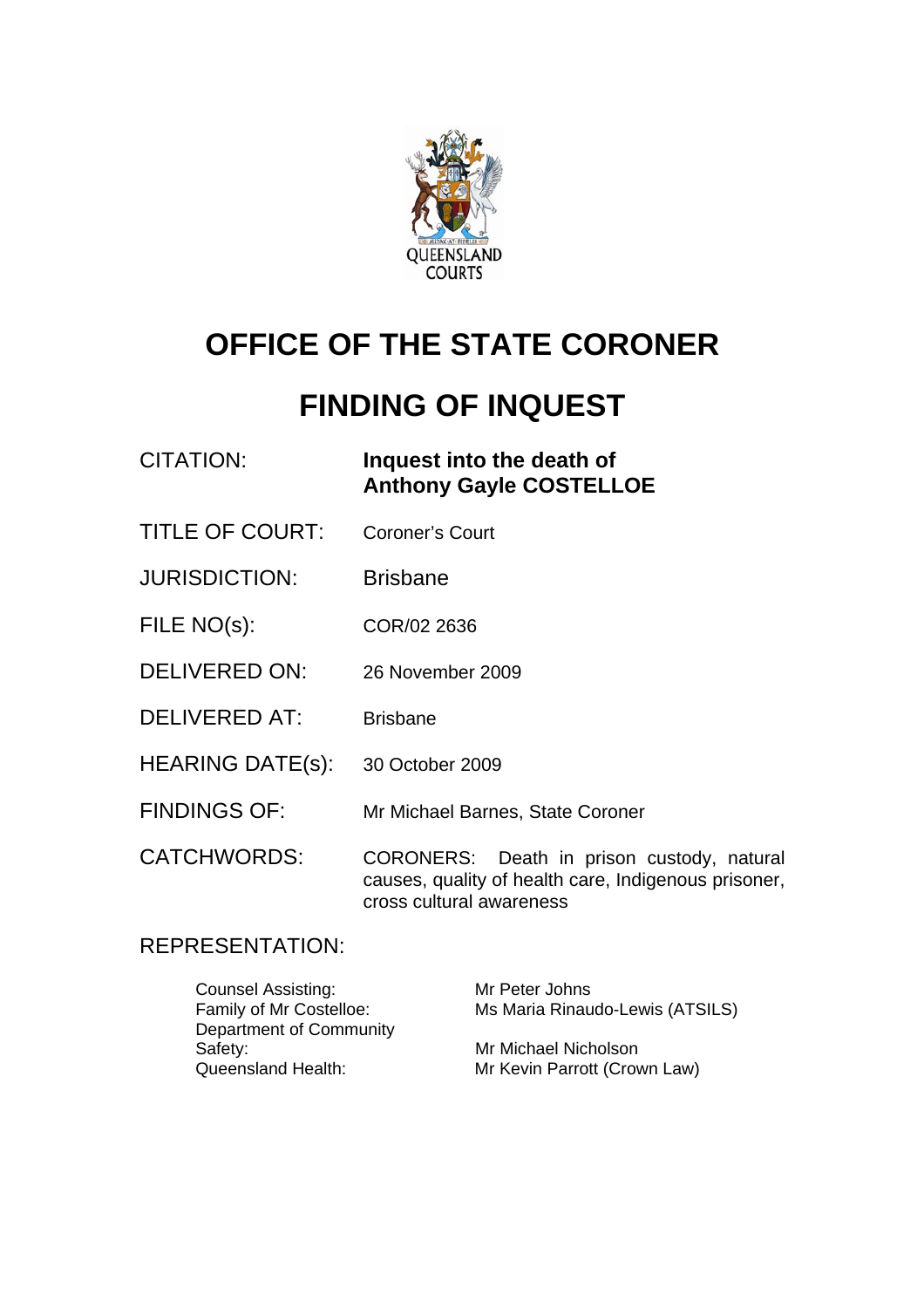## **Table of Contents**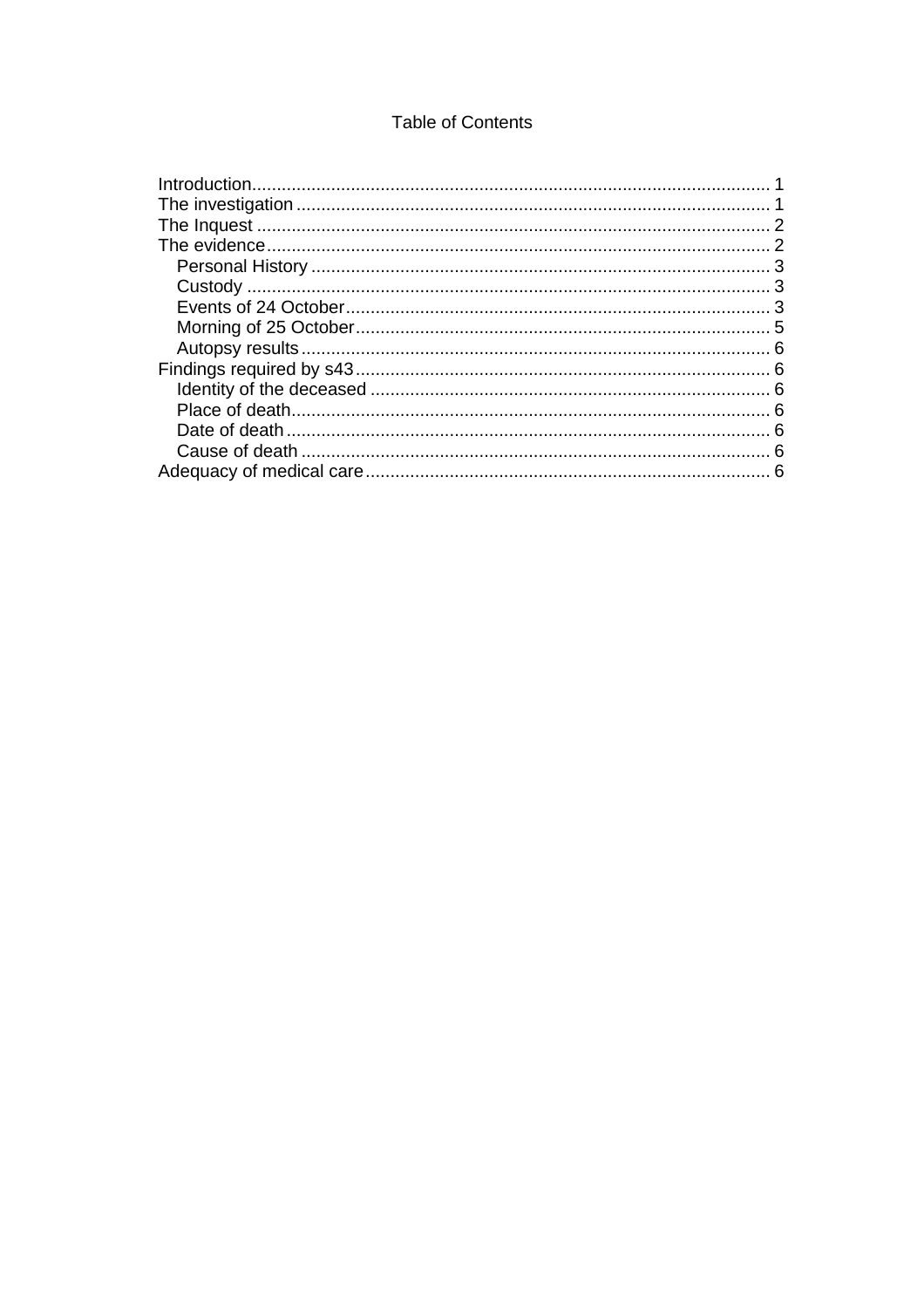<span id="page-2-0"></span>These are the findings of the inquest into the death of Anthony Gayle Costelloe. They will be distributed in accordance with the requirements of sections 44 and 45 of the *Coroners Act* 1958 (the Act) and posted on the web site of the Office of the State Coroner.

#### *Introduction*

Anthony Gayle Costelloe was playing touch football with fellow prisoners at the Wolston Correctional Centre (WCC) shortly before 10:00am on the morning of 25 October 2002, his  $37<sup>th</sup>$  birthday. He became unwell and sat down next to the goal posts. He quickly lapsed into unconsciousness and despite prompt medical attention from prison staff and the Queensland Ambulance Service he was unable to be revived.

Less than 24 hours earlier Mr Costelloe had attended the WCC health centre complaining of chest pains. Arrangements were made for him to see a doctor four days later on 28 October 2002, but no other treatment was provided.

These findings:-

- confirm the identity of the deceased man, the time, place and how he came by his death;
- consider the adequacy of the medical treatment afforded to the deceased while in custody at WCC and in particular on the day before his death; and
- consider whether any changes to procedures or policies could reduce the likelihood of deaths occurring in similar circumstances or otherwise contribute to public health and safety or the administration of justice.

#### *The investigation*

Immediately after it became evident Mr Costelloe had died, police from the Corrective Services Investigation Unit (CSIU) were notified. Detectives from that unit attended the scene at 11:00am and were later assisted by uniformed police from Mount Ommaney.

Mr Costelloe's body remained in situ and scientific officers conducted examinations of the immediate area and of Mr Costelloe's cell. Personal property including Mr Costelloe's diary were seized and photographs of the relevant locations taken.

No physical injuries or abnormalities were observed on the body of Mr Costelloe and police later accompanied the body to the John Tonge Centre for lodgement.

At the time of Mr Costelloe's death there were 40 other inmates on the football oval and all except one were interviewed. All Corrective Service Officers (CSOs) involved immediately before or in the aftermath of Mr Costelloe's death were interviewed and statements obtained.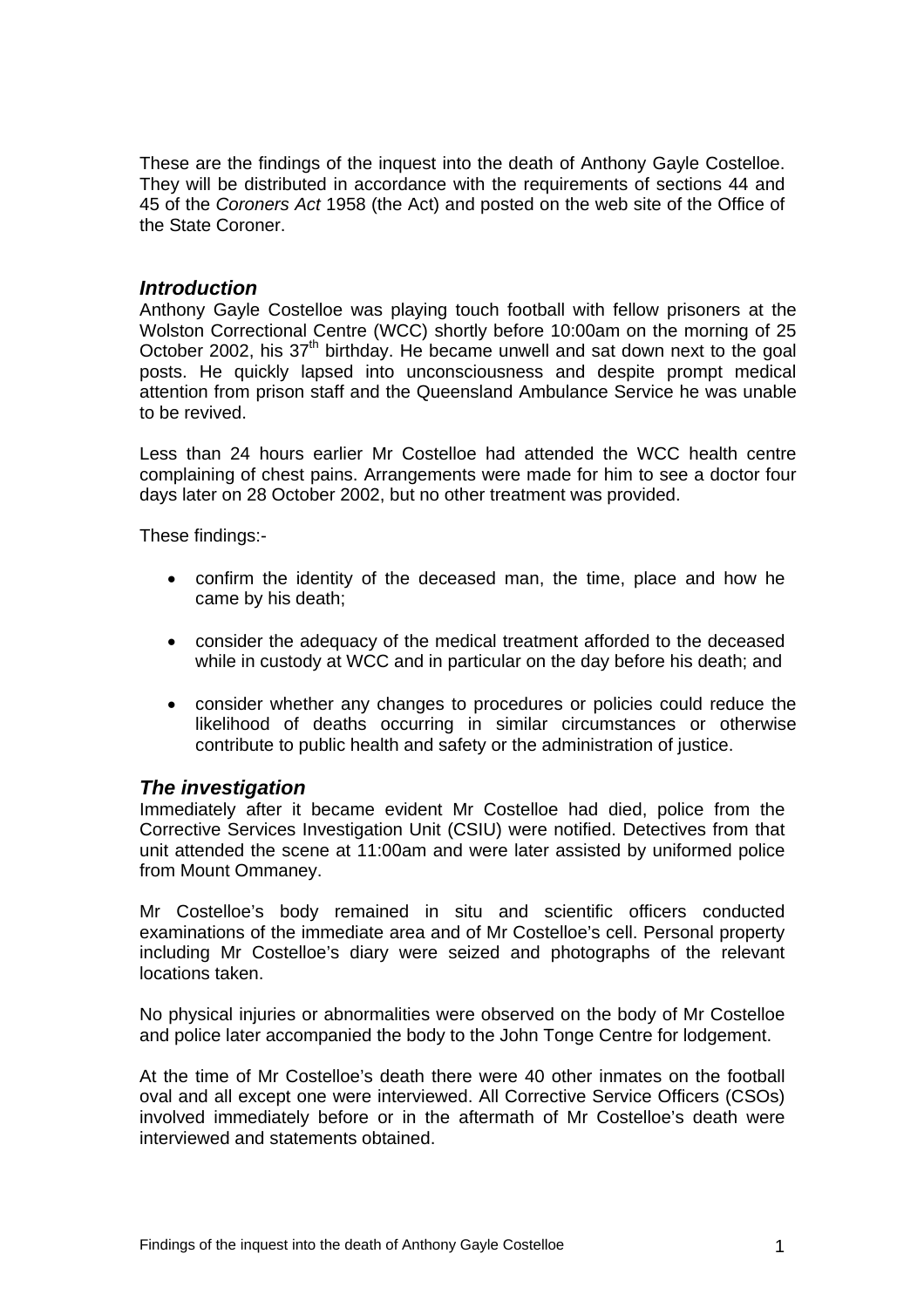<span id="page-3-0"></span>All records pertaining to Mr Costelloe were seized from WCC and investigations conducted in relation to Mr Costelloe's attendance at the WCC medical centre on 24 October 2002. This included interviews with the nurse whom Mr Costelloe consulted as well as witnesses to his condition on that date. An independent report was obtained from Dr Robert Hoskins, then Deputy Director of GMO Services for Brisbane and Ipswich, in relation to the medical care afforded to Mr Costelloe.

Fingerprints from the body matched QPS fingerprint records for Anthony Gayle Costelloe and his body was also identified by his half brother, Gavin Costelloe.

A post mortem examination took place on 26 October 2002 and blood and urine samples were taken for analysis.

I find that the investigation into this matter was thoroughly and professionally conducted. It was pointed out during the inquest that many of the interview transcripts contained material the typist was not able to reproduce. I accept that the investigator who undertook those interviews made an assessment they contained nothing of much significance and so I accept that seeking to clarify the unintelligible passages was probably not warranted.

I thank Detective McCartney for his considerable efforts in collating the large number of witness statements and the voluminous records. I am also satisfied the procedures adopted by staff at WCC immediately after the death appropriately preserved the integrity of the evidence.

An investigation into the incident was also commissioned by the then Department of Corrective Services pursuant to the provisions of the *Corrective Services Act 2000*. I have had regard to the findings made in that report and am largely in agreement with them, although I am less inclined to so readily concede the adequacy of the care provided to Mr Costelloe at the WCC medical centre on 24 October 2002.

#### *The Inquest*

An inquest was opened in Brisbane on 30 October 2009 in accordance with the requirements of s.7B of the Act. Mr Johns was appointed as counsel to assist me with the inquest and leave to appear was granted to the family of the deceased, the Department of Community Safety and Queensland Health. Submissions were made as to the issues to be investigated and the witnesses to be called.

The inquest reconvened on 19 November. All of the statements, records of interview, medical records, photographs and materials gathered during the investigation were tendered into evidence and one witness gave oral evidence.

#### *The evidence*

I turn now to the evidence. Of course, I cannot even summarise all of the information contained in the exhibits but I consider it appropriate to record in these reasons, the evidence I believe is necessary to understand the findings I have made.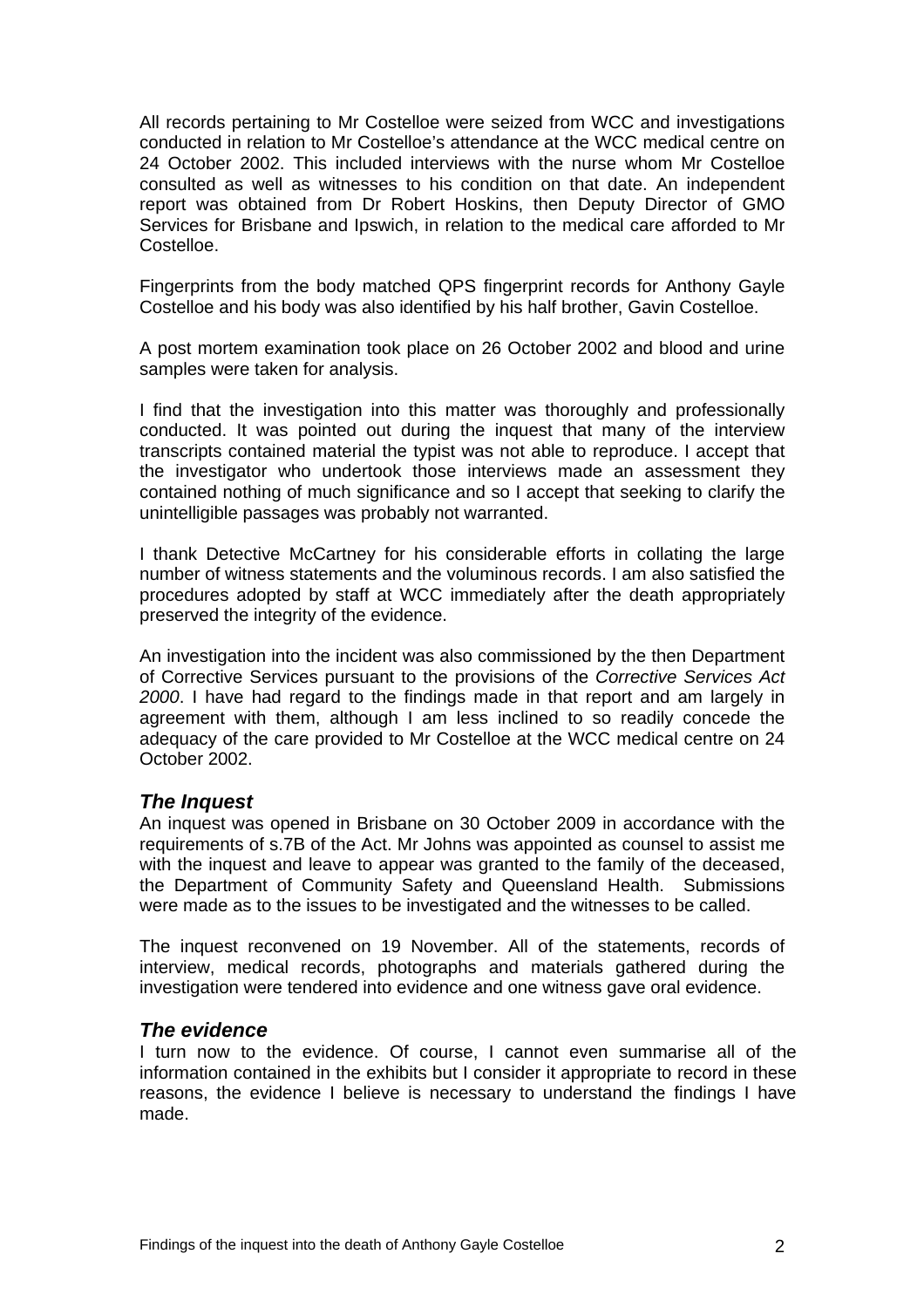#### <span id="page-4-0"></span>**Personal History**

Mr Costelloe, who liked to be known as "Tony", was born in Brisbane on 25 October 1965. He is the middle child of a family of six.

Tony spent very little time with his biological family and had minimum contact with them until he reached his late teenage years when he formed a close attachment to his older half-brother, Gavin, and his aunty, Sharon who currently live on North Stradbroke Island.

The majority of Tony's biological family lives on North Stradbroke Island, and Tony apparently expressed a keen desire to return to the island when he was released from custody.

He attended *St Peter's Lutheran College* until the end of grade eight. He completed his junior studies through *BoysTown*. Apparently, Tony did well at school, excelling in English.

Tony possessed a rather limited vocational history. However, he had worked in a number of casual positions over the years, including at various meatworks, and as a traditional Aboriginal dancer at the *Currumbin Sanctuary*.

Apparently, Tony had a troubled youth, and this contributed to his offending, which resulted in frequent periods of incarceration from approximately twenty years of age.

Tony's main passion was playing touch football, and he always looked forward to a game with other inmates at whatever correctional facility he was placed. Tony also enjoyed eating seafood, and Fridays, when the majority of correctional centres in Queensland serve fish and seafood meals, was one of his favourite days of the week.

Tony kept a detailed diary for most of his life where he would record the significant events of each day. Pages of the last one were tendered into evidence in these proceedings.

He has been described by Corrective Service's staff as a friendly, easy-going, happy, and easy to manage inmate. He had many friends among the inmates who spoke highly of him.

#### **Custody**

At the time of his death Mr Costelloe was serving a sentence of 5 years imprisonment for indecent assault imposed by the District Court at Brisbane on 8 October 1999. His earliest release date was 8 December 2003. Mr Costelloe had been transferred to WCC on 28 August 2002 to participate in the Sex Offenders Treatment Program.

#### **Events of 24 October**

A review of the extensive medical documentation concerning Mr Costelloe's periods of imprisonment reveals no reference to chest pain other than a brief entry made in 1989. Since then, in two further reception medical assessments he apparently ticked the "no" box next to a question inquiring as to whether he suffered from chest pain.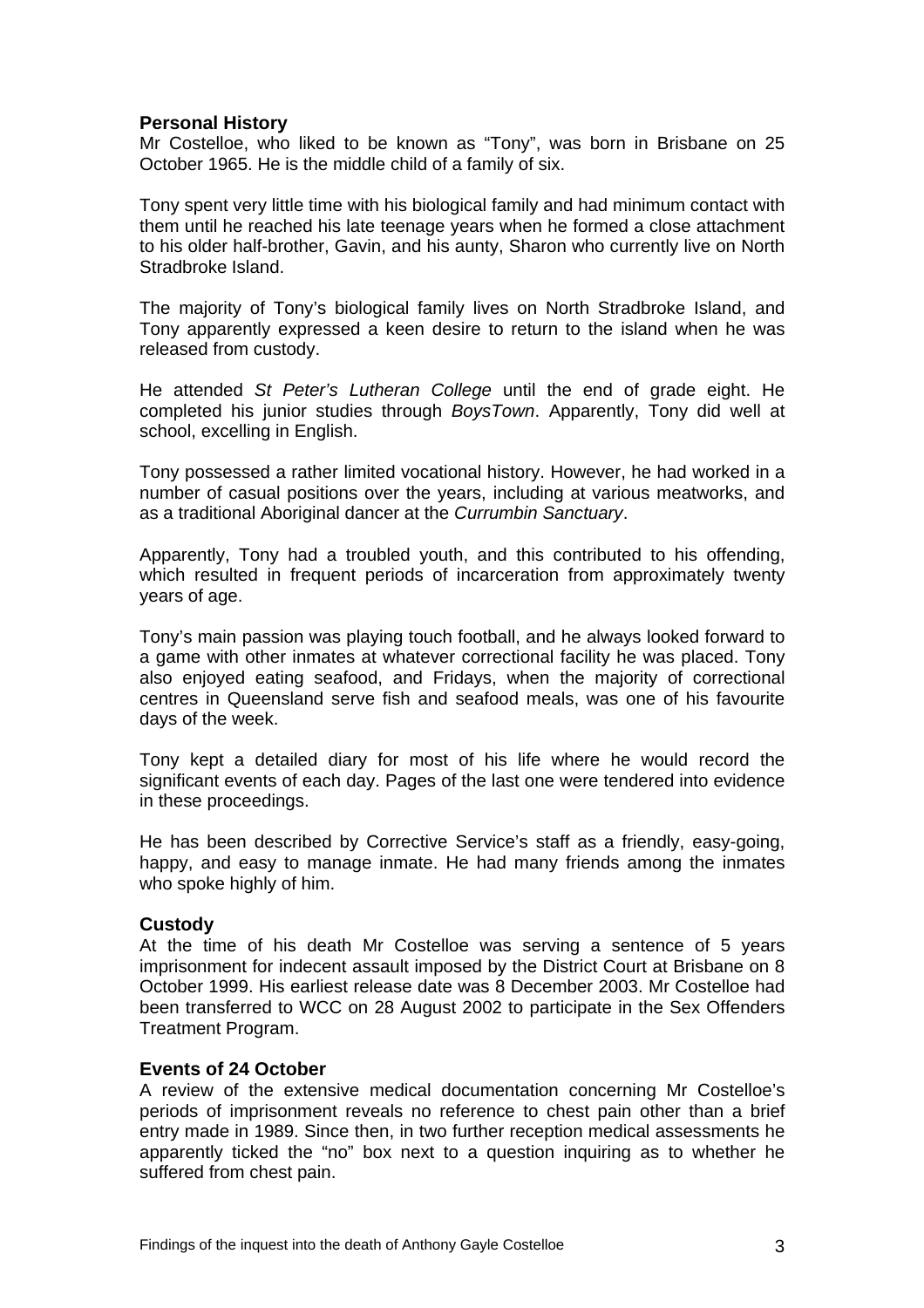Mr Costelloe's diary notes that on 24 October 2002, he woke "*with a very sore chest*". This is consistent with the observations of CSO Samone Jackson at 8:30am on that day. She noticed Mr Costelloe appeared listless and she described his complexion as a dull, yellowy colour. To her, he didn't look well. At about 10.00am Mr Costelloe approached Ms Jackson and another CSO and complained of chest pains.

The other officer made arrangements for Mr Costelloe to go to the prison's medical centre.

At the medical centre, Mr Costelloe was attended to by registered nurse Lesley Wright, who at that time had been a registered nurse for 41 years, had been working in correctional centres for 9 years and had some undefined experience in indigenous communities. Nurse Wright's hand written notes of the consultation are very brief:-

*To HC at 10.30am c/o pain in the sternum area on inspiration*  to see VMO Monday 28<sup>th</sup> Oct.

The nurse said Mr Costelloe told her the prison officers "*had sent him up here"*. In response to her question about his ailment, he tapped his sternum and said, "*It hurts when I take a big deep breath.*" She also said she asked him to do that and in response to her inquiry "*Does it hurt now?*" he said, *"No it's gone now.*"

Nurse Wright says in her statement that she took Mr Costelloe's temperature, blood pressure and pulse and all were normal. She says Mr Costelloe did not appear pale or flushed. She says she asked Mr Costelloe about his family history and says he told her his mother had died "*from the grog".* She says she cannot remember what he said about his father's cause of death.

Nurse Wright said from the information Mr Costelloe gave her about his condition she had no reason to suspect he might have been suffering from a cardiac event. She thought he might have a chest infection, although he denied he'd had a cold of late.

She also said there was no doctor at the WCC on the day in question, and although one was scheduled to visit the next day, secure section inmates could only see the doctor then if it was an emergency. For that reason she made an appointment for Mr Costelloe to see the doctor on the next scheduled visit to the secure section which was Monday 28 October.

The internal inspectors report that Mr Costello logged into the medical centre at 10.42am and logged out at 10.45am. When regard is had to the time it must have taken for the nurse to find his file and review it, it is apparent the time she spent with Mr Costelloe must have been very brief.

When he came back from the medical centre Mr Costello again spoke to CSO Jackson. She recalls Mr Costelloe gave her the impression he considered his health complaint had not been taken seriously.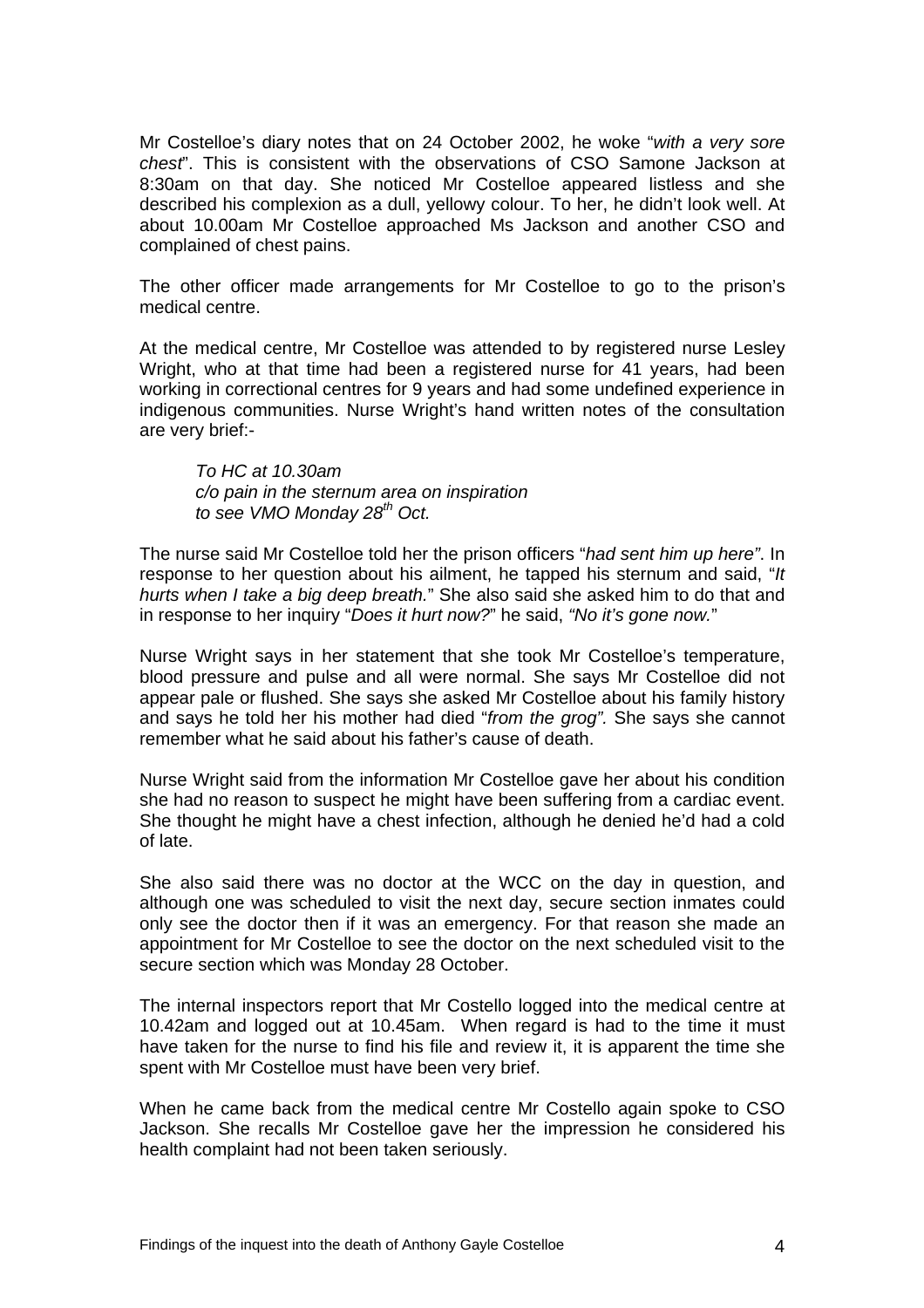#### <span id="page-6-0"></span>**Morning of 25 October**

The next day, at around 9:30am, Mr Costelloe was one of approximately 40 inmates escorted to the WCC oval for outdoor activities. The unit officer for unit S7 where Mr Costelloe was housed noted nothing unusual prior to this time.

Once on the oval the majority of the inmates commenced a game of touch football. Other prisoners state that Mr Costelloe was seen to be in some physical distress at around 9:50am. They suggested he lie down and he did so near a set of goal posts. He quickly became unconscious. The other prisoners began calling out and waving to the CSOs who were under some trees on the other side of the oval.

Two CSOs ran to the scene. They say when they got there it was apparent Mr Costelloe was unconscious and various inmates were crowding around attempting to assist their friend. One of the CSOs saw that Mr Costelloe's arms were shaking and he thought he was having a seizure. These CSOs said some of the inmates were upset and agitated and resentful of being told to move away from Mr Costelloe.

After checking he was breathing and had a detectable pulse, they put Mr Costelloe into the recovery position, secured his airway and called a "code blue" over the radio.

In the ensuing minutes, other CSOs arrived and moved the other prisoners to another area. The first two CSOs had continued to monitor Mr Costelloe and noticed his breathing pattern change and pulse become weaker. After a few minutes two nurses arrived with an emergency trolley. CSO Drinkeld says at about this time he noticed he could no longer feel a pulse on Mr Costelloe's neck and told the nurse. The nurses then took control and commenced CPR. A 'Life Pack 500' machine was attached to Mr Costelloe and he was defibrillated in accordance with the instructions given. The nurses also began an intravenous infusion of 1000ml of saline solution and undertook CPR.

The Queensland Ambulance Service officers were contacted at 10:01am. The first unit arrived at WCC at 10:10am and were with Mr Costelloe at 10:14am. The officers attached their own equipment and took over medical treatment although it was apparent within minutes there was no prospect of reviving Mr Costelloe.

Some concern was expressed at the inquest that inmates with first aid training were not allowed to assist with attempts to revive Mr Costelloe but it is easy to understand why this would be so. The CSOs would have no way of knowing if the prisoners were competent. There was also oblique criticism of the failure of the officers to commence CPR but on their uncontradicted versions, Mr Costelloe was breathing and had a detectable pulse until just before the nurses arrived with the emergency trolley. In those circumstances the officers did all that was necessary by placing Mr Costelloe in the recovery position and maintaining his airway.

In the circumstances, I am satisfied the response to Mr Costelloe's collapse was prompt and professional. The post mortem findings confirm that nothing could have been done to revive Mr Costelloe once he lapsed into unconsciousness.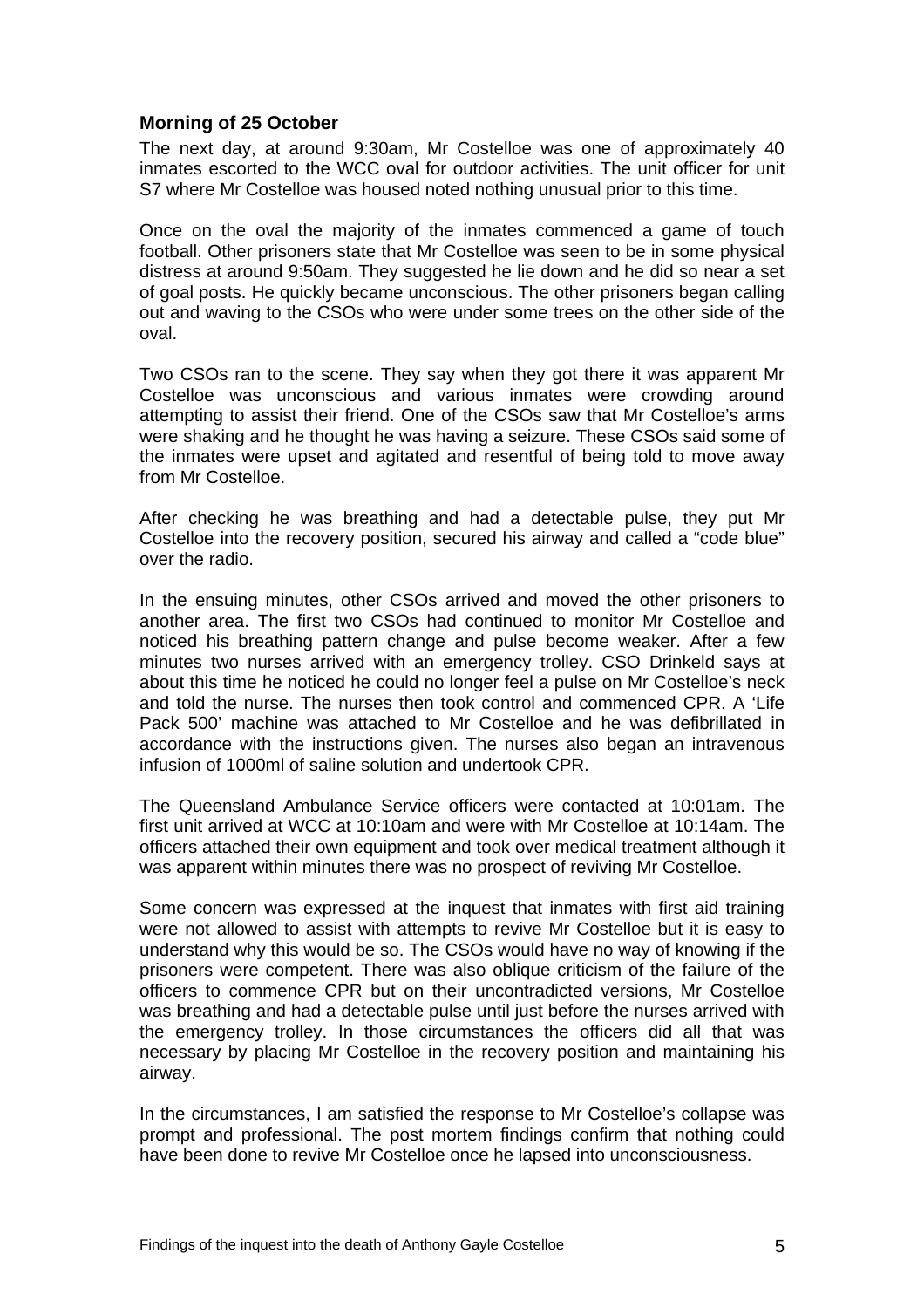#### <span id="page-7-0"></span>**Autopsy results**

An autopsy examination was carried out on 26 October 2002, by an experienced pathologist, Dr Lampe. It revealed severe coronary atherosclerosis along with the formation of a long intra-luminal blood clot in the right coronary artery. This had caused an area of posterior myocardial infarction.

Dr Lampe found the severely narrowed blood vessel had caused previous death of heart muscle cells. He found evidence of infarction having occurred over a period some weeks earlier and clear evidence of a more recent cardiac event some 24-36 hours before death. No other causes of sudden death were evident.

Dr Lampe stated the cause of death was directly related to the clot formed in the right coronary artery. In his report, Dr Robert Hoskins, the deputy director of the Clinical Forensic Medicine Unit, posited that the event leading to death may in fact have been a fatal arrhythmia resulting from the inability of the substantially decayed heart muscle to cope with the physical activity undertaken by Mr Costelloe in the minutes prior to his death.

In any case this is consistent with the cause of death as listed by Dr Lampe on his autopsy certificate.

#### *Findings required by s43*

I am required to find who the deceased person was and when, where and how he died. As a result of considering all of the material contained in the exhibits, I am able to make the following findings;

| Identity of the deceased - | The deceased person was Anthony Gayle<br>Costelloe.                                                                                                                                                                                     |
|----------------------------|-----------------------------------------------------------------------------------------------------------------------------------------------------------------------------------------------------------------------------------------|
| Place of death $-$         | He died at Wolston Correctional Centre at Wacol<br>in Queensland.                                                                                                                                                                       |
| Date of death $-$          | Mr Costelloe died on 25 October 2002.                                                                                                                                                                                                   |
| Cause of death $-$         | He died from the effects of a posterior myocardial<br>infarct consequent upon a right coronary artery<br>thrombosis and coronary atherosclerosis while a<br>prisoner in the custody of the Department of<br><b>Corrective Services.</b> |

#### *Adequacy of medical care*

Section 45(3) of the *Coroners Act 1958* authorises a coroner at an inquest to make riders designed to reduce the likelihood of deaths occurring in similar circumstances in future. The circumstances of this case suggest the adequacy of the health care given to Mr Costelloe on the day before his death, warrant consideration from that perspective.

It is highly likely that when Mr Costelloe went to the medical centre of the prison on the day before his death, he was suffering a myocardial infarction. His diary records he woke with "*a very sore chest*" and prisoners and a prison officer noted he appeared unwell. He sought medical attention but left the health centre without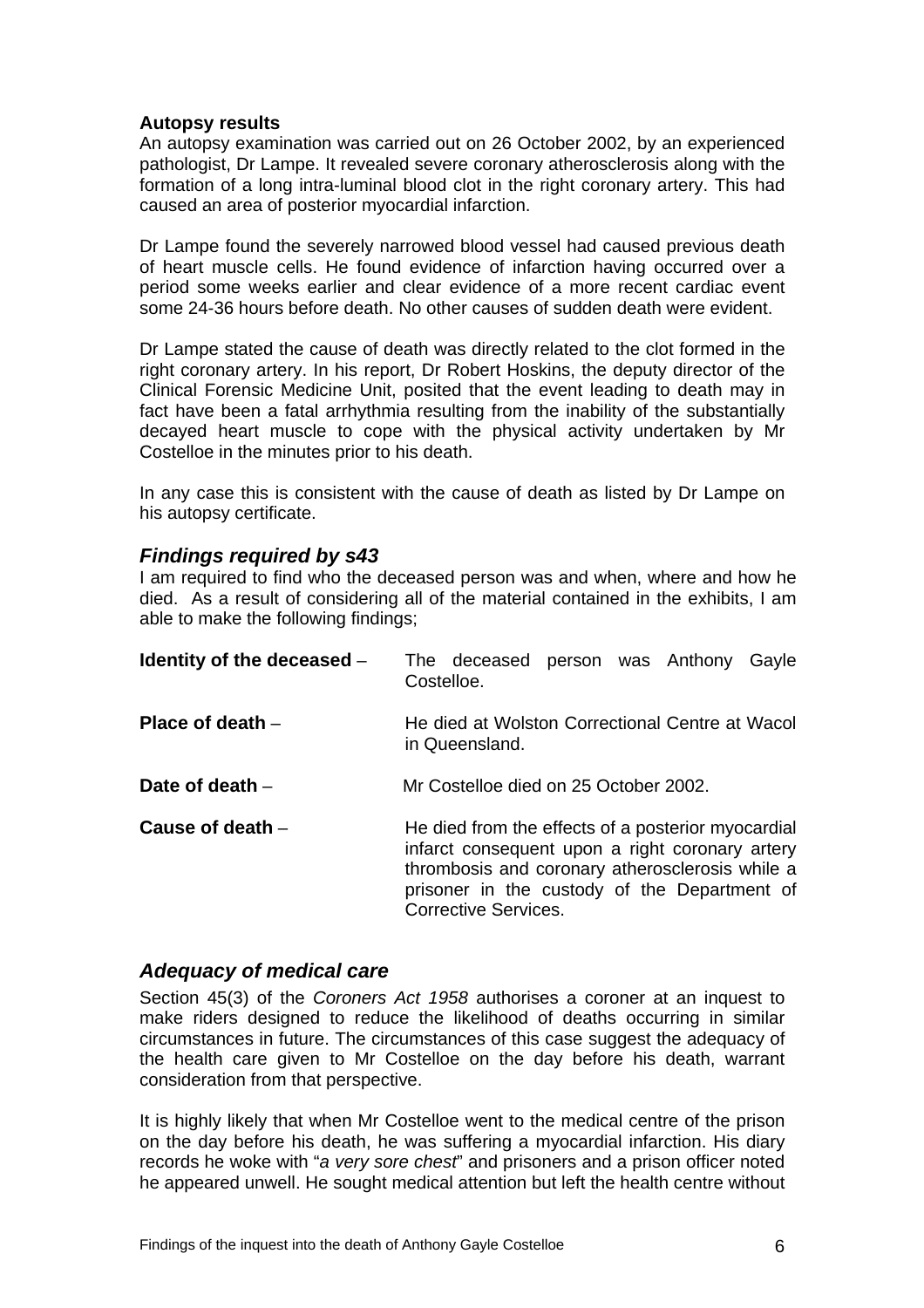receiving any treatment and without a firm diagnosis being made as to the cause of his complaint. This raises concerns about the quality of the health care provided to him.

Morality, the criminal law and government policy require prisoners be given health care equivalent to that which the government makes available to members of the public. There is no basis to conclude that if Mr Costelloe's condition had been correctly diagnosed he would not have been transferred to the Princess Alexandra Hospital where care of that standard would have been made available to him. It was the failure to diagnose the event that led to it being untreated.

I was advised during the inquest there was at the health centre the equipment to enable an electrocardiograph, an ECG, to be undertaken. This is likely to have detected the malfunctioning of Mr Costelloe's heart. It seems it was not used because Nurse Wright did not consider any of his presenting symptoms indicated a cardiac cause for his pain. In my view this conclusion was based on flawed information about the patient's history and a lack of understanding as to how to deal with patients presenting with such symptoms.

When critiquing the care given to Mr Costelloe, it is appropriate to acknowledge the evidence of the expert cardiologist who, in his review of this case commented that more than half of those in the general community who die from heart attacks do not get appropriate medical treatment due to a failure to recognise symptoms.

Mr Costelloe's close family history of fatal heart disease, his aboriginality, gender and age made him a high risk of having heart disease and meant when he presented with chest pain a differential diagnosis of angina should have been made and acted on until it could be excluded.

Nurse Wright said she was given no information about a family history of heart disease either in the patient's medical file or in her debriefing of him. Further, she said Mr Costelloe's description of his symptoms did not cause her to suspect he may have been experiencing a cardiac event. One wonders how thorough her questioning of him could have been when, according to the report of the departmental inspectors, he spent only three minutes in the medical centre. During that time the nurse said she had to find his file and acquaint herself with his recent history, take a family history, ascertain his clinical symptoms, examine him and make an appointment for him to see a doctor four days hence.

Health care in publicly operated correctional institutions is now provided by Queensland Health. Its Nursing Director, Offender Health Services, Ms Lawrence gave evidence that reforms being implemented will remedy shortcomings that may have contributed to the failure to diagnose Mr Costelloe's heart attack.

She said improved reception screening of new prisoners will ensure they are asked opened ended questions designed to illicit all known, relevant information and the forms used to gather it will make it harder for the staff undertaking those assessments to "tick and flick". She said all staff will undergo cultural awareness training on a regular basis, designed among other things to make communicating with Indigenous prisoners more effective.